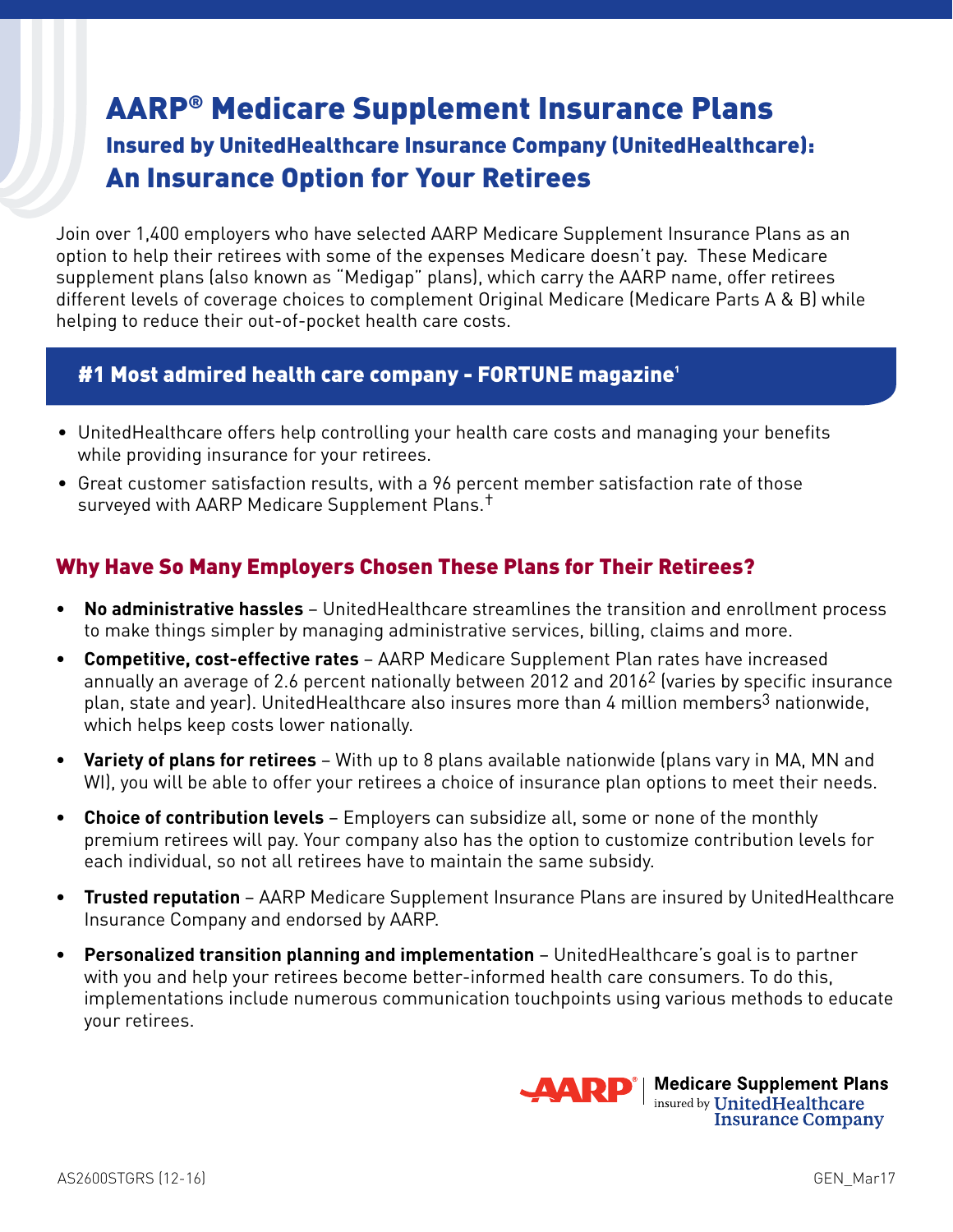#### Benefits to Employers

- Ease of administration
- Streamlined enrollment process
- Competitive rates
- Affordable pricing for any company budget
- Customized contribution levels
- Various billing arrangements
- Personalized transition planning and implementation

#### Advantages for your Retirees

- No networks visit any provider that accepts Medicare patients
- Rate stability<sup>2</sup>
- Multiple plan options
- Plans go with them anywhere they travel in the U.S.
- Guaranteed renewable††
- No claims forms
- Value-added services, including vision discounts and more†††

## Retiree Requirements:

- 65 years of age
- Must be enrolled in both Medicare Parts A and B
- Membership in AARP

## AARP Medicare Supplement Plans

There are up to 8 AARP Medicare Supplement Insurance Plans available in most states (plans vary in MA, MN, and WI).

#### **AARP Medicare Supplement Plans**

**How to read the chart:** If a check mark appears in a column of this chart, the Medicare supplement plan covers 100% of the described benefit. If a column lists a percentage, the plan covers that percentage of the described benefit. If a column is blank, the plan doesn't cover that benefit.

**Note:** The Medicare supplement plan covers co-insurance only after the deductible has been paid (unless the Medicare supplement plan also covers the deductible).

#### **The following Medicare supplement plans are available through UnitedHealthcare:**

| <b>Medicare Supplement Plan Benefits</b>                                                                        | A                  | B                  | C.                 | ß                          | $G*$                       | K                  |     | N                       |
|-----------------------------------------------------------------------------------------------------------------|--------------------|--------------------|--------------------|----------------------------|----------------------------|--------------------|-----|-------------------------|
| Medicare Part A (Hospitalization) Co-insurance plus 365<br>additional hospital days after Medicare benefits end | $\boldsymbol{\nu}$ | ✔                  |                    | $\boldsymbol{\mathcal{U}}$ | $\boldsymbol{\mathcal{U}}$ | $\boldsymbol{\nu}$ | ✔   |                         |
| Medicare Part B Co-insurance or Copayment                                                                       | V                  | $\boldsymbol{\nu}$ | ✔                  | $\boldsymbol{\mathcal{U}}$ | $\boldsymbol{\nu}$         | 50%                | 75% | $\boldsymbol{\nu}^{**}$ |
| Blood (First 3 Pints)                                                                                           |                    |                    |                    | $\boldsymbol{\nu}$         | $\boldsymbol{\nu}$         | 50%                | 75% |                         |
| Part A Hospice Care Co-insurance or Copayment                                                                   | ✔                  | ✔                  |                    | $\boldsymbol{\mathcal{U}}$ | V                          | 50%                | 75% |                         |
| <b>Skilled Nursing Facility Care Co-insurance</b>                                                               |                    |                    |                    | $\mathbf v$                | $\boldsymbol{\nu}$         | 50%                | 75% |                         |
| Medicare Part A Deductible                                                                                      |                    | V                  |                    | $\boldsymbol{\mathcal{U}}$ | V                          | 50%                | 75% |                         |
| Medicare Part B Deductible                                                                                      |                    |                    | $\boldsymbol{\nu}$ | $\boldsymbol{\mathcal{U}}$ |                            |                    |     |                         |
| Medicare Part B Excess Charges                                                                                  |                    |                    |                    | $\boldsymbol{\mathcal{U}}$ | $\mathbf{v}$               |                    |     |                         |
| Foreign Travel Emergency (Up to Plan Limits)                                                                    |                    |                    |                    | 80% 80%                    | 80%                        |                    |     |                         |

\* Plan G will become available in many states for plan effective dates of 7/1/17 and later.

 $$5,120$  \$2,560

Out-of-Pocket Limit\*\*\*

\*\* Plan N pays 100% of the Part B co-insurance except up to \$20 copayment for office visits and up to \$50 for emergency department visits.

\*\*\* After the out-of-pocket yearly limit and the yearly Part B deductible (\$183 in 2017) are met, the Medicare supplement plan pays 100% of covered services for the rest of the calendar year. Out-of-pocket limit is the maximum amount a member would pay for co-insurance and copayments.